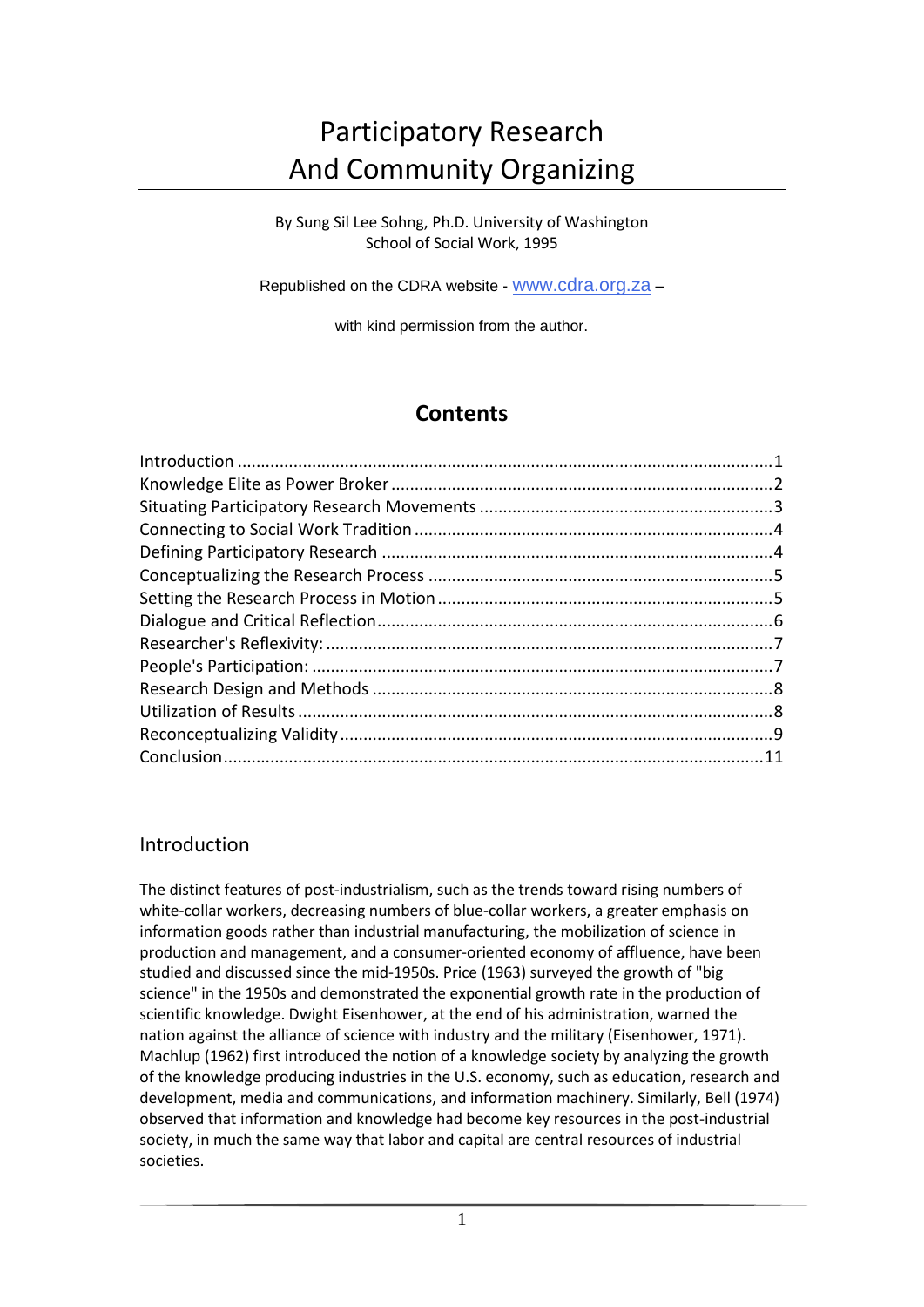Still, these economic and social developments have not led to the "carefree utopia" of cybernetic postindustrialism that fascinated early space age America in the 1960s (Luke, 1991: 2). Instead, new technical and economic forces are creating a more culturally impoverished and ecologically destructive world system, and a concomitant degeneration of political democracy and ordinary everyday community (Agger, 1985; Bell, 1976; Beninger, 1986; Gartner & Riessman, 1974; Grahame, 1985). Habermas (1979) in his discussion of technology and science suggests that the monopoly of capital is now reinforced by the monopoly of information and "high-tech" solutions that has penetrated into not only the realm of economy but every sphere of public and private life. In our televisual democracy, for example, public life emerges from public opinion polls, whose mathematical indices are substituted in practice for "the public" itself. The masses become a demographic construct, a statistical entity whose only traces appear in the social survey or opinion polls. Daily television news programs create false stylized narratives about contemporary political "reality" with actors, sets and scripts to report "what is true" about American politics. In this process, apathetic public participates in a simulation rather than a real representative democracy (Luke, 1991).

Changing economic and political relations, based on the ownership and control of information technologies and communication, raise important questions for community organizing in a increasingly privatized, postindustrial world of a knowledge society: Who produces knowledge and for whose interests? What are the implications of a changing economic and social order for the relatively powerless? Who are the have-nots in the knowledge society, and how do they organize against the new elements of oppression the knowledge society brings? Today's challenges call for rethinking of knowledge production in community organizing. Instead of conceptualizing research as detached discovery and empirical verification of generalizable patterns in community practice, social researchers need to view research as a site of resistance and struggle. Hence, a major focus of this paper is to explore research methodologies by which social researchers and community practitioners can mobilize information and knowledge resources, as one part of their broader strategies for community empowerment. I begin by briefly summarizing the political economy of the new postindustrial society and the role of knowledge elite. This analysis is linked to the emergence of participatory research movements. I argue that the participatory approach to community research offers an epistemology and methodology that addresses people, power and praxis in the post-industrial, information-based society. To illustrate this, I describe how a participatory research project is carried out in community practice, articulating key moments and roles of the researcher and participants. I conclude with the reconfiguration of validity in social work research.

## <span id="page-1-0"></span>Knowledge Elite as Power Broker

From a grassroots perspective, the significance of a knowledge society stems from the social relations it implies. The power of the knowledge society is derived not simply from technological advances, but also from the growth of new elites who embody and institutionalize them. With the rise of modem sciences, knowledge has become a commodity. There is a market mechanism for this commodity (Hall, 1979). Within that economic structure, the production of knowledge has become a specialized profession and only those trained in that profession can legitimately produce it. Knowledge becomes the product to be owned, and the expert, the specialist of knowledge, becomes the power broker (Bell, 1974). In modem society, knowledge has been increasingly concentrated in the hands of "experts" and the elite class they represent.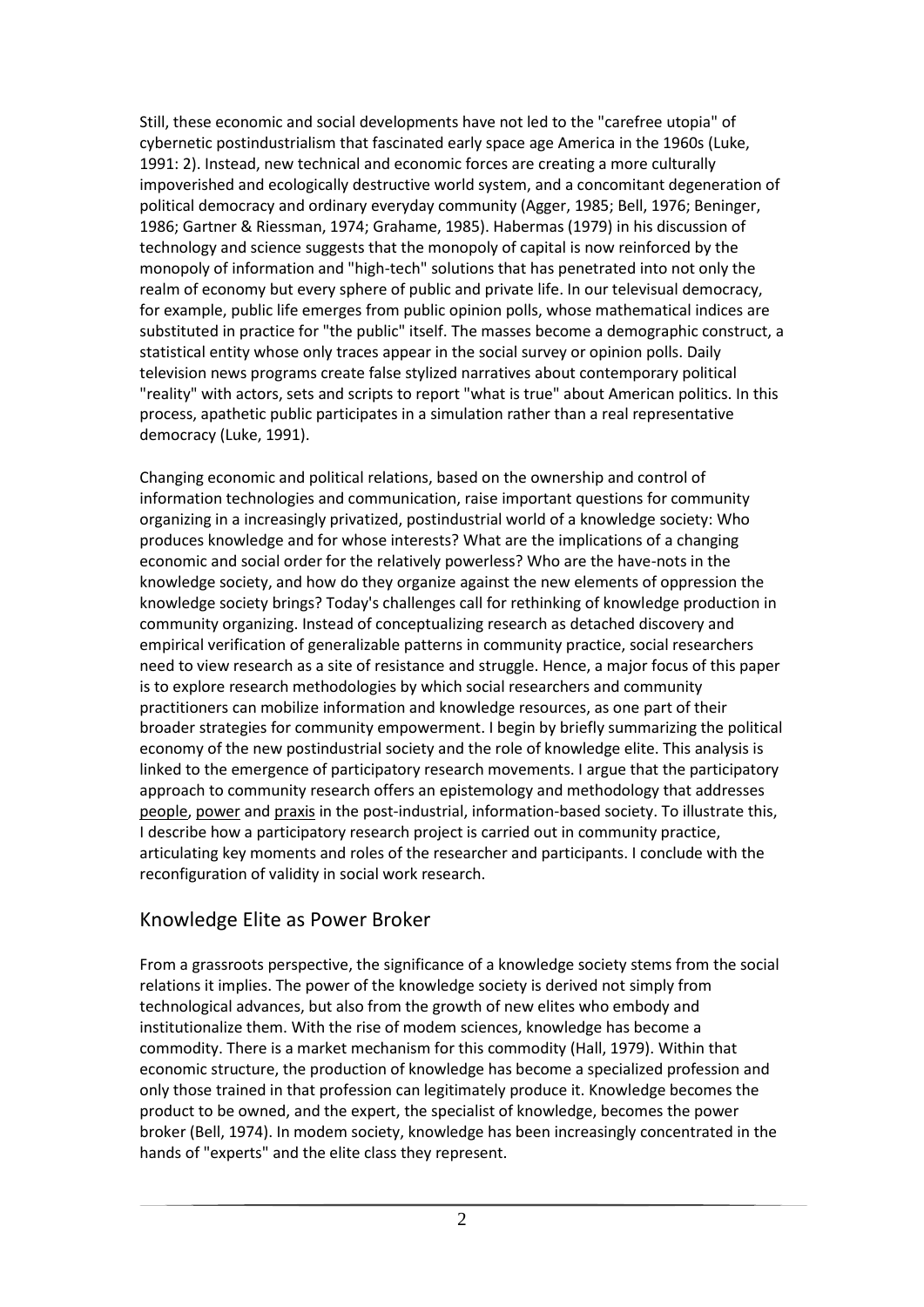The ideology of the knowledge society has at its roots a modem-day faith in science as the model of truth (Imre, 1984). The claim to truth gives rise to hierarchies of knowledge which reinforce and legitimate the economic and social hierarchies. The truth-claim and the procedures for gaining access to that truth have historically privileged the pronouncements of trained experts over the discourses of "ordinary" people (Foucault, 1980). Today this ideology manifests itself in the deference of the people to the expert, and ultimately the subordination of their own experiences and personal meanings to expertise. As a result, decisions affecting ordinary people are shown to be based on "expert" knowledge, denying the rationality of individual citizens and their life experiences. Understanding human nature and the problems of living becomes the purview of scientists, rendering people dependent on experts to explain and oversee their life experiences (Berman, 1981). Hence, the specialists dominate any debate concerning issues of public interest because ordinary people are unable to enter the scientized debate, as they lack the technical terminology and specialized language of argumentation (Habermas, 1979).

Unequal relations of knowledge are therefore a critical factor that perpetuates class or elite domination. Inequalities abound - in access to information, in the production and definition of legitimate knowledge, in the domination of expertise over common knowledge in decision making. Underlying all of these elements of the power of expertise is the expert's lack of any accountability to the ordinary people affected by his or her knowledge. The ideology of the knowledge society is a potent one, with profound consequences for participatory democracy: A knowledge system that "subordinates knowledge of ordinary people also subordinates common people" (Gaventa, 1993:31).

#### <span id="page-2-0"></span>Situating Participatory Research Movements

Originally designed to resist the intellectual colonialism of western social research into the third world development process, participatory research developed a methodology for involving disenfranchised people as researchers in pursuit of answers to. the questions of their daily struggle and survival (Brown, 1978; Fals-Borda, 1979; Freire, 1970, 1974; Hall, 1981; Tandon, 1981). It is not new for people to raise questions about their conditions or to actively search for better ways of doing things for their own well-being and that of their community. But what participatory research is proposing is to look at these actions as research that can be carried out as organized cognitive and transformative activity (Park, 1993). This vision implies a new framework of political will to promote research as collective action in the struggle over power and resources, and as the generation of change-oriented social theory in the post-industrial, information-based society. Knowledge becomes a crucial element in enabling people to have a say in how they would like to see their world put together and run (Gaventa, 1988). Participatory research is a means of putting research capabilities in the hands of deprived and disenfranchised people so that they can identify themselves as knowing actors; defining their reality, shaping their new identity, naming their history, and transforming their lives for themselves (Callaway, 1981; Fernandes & Tandon, 1981; Gaventa, 1993; Horton, 1990; Humphries & Truman, 1994; Maguire, 1987; Stanley & Wise, 1983). It is a means of preventing an elite group from exclusively determining the interests of others, in effect of transferring power to those groups engaged in the production of popular knowledge (Fisher, 1994; Kling, 1995; Kieffer, 1984).

This theme has been part of the civil rights movement, women's movement, anti-war activism, and environmental movements in the United States that shifted the center from which knowledge was generated. A core feature of these liberation movements is the development and articulation of a collective reality that challenges the dominant "expert"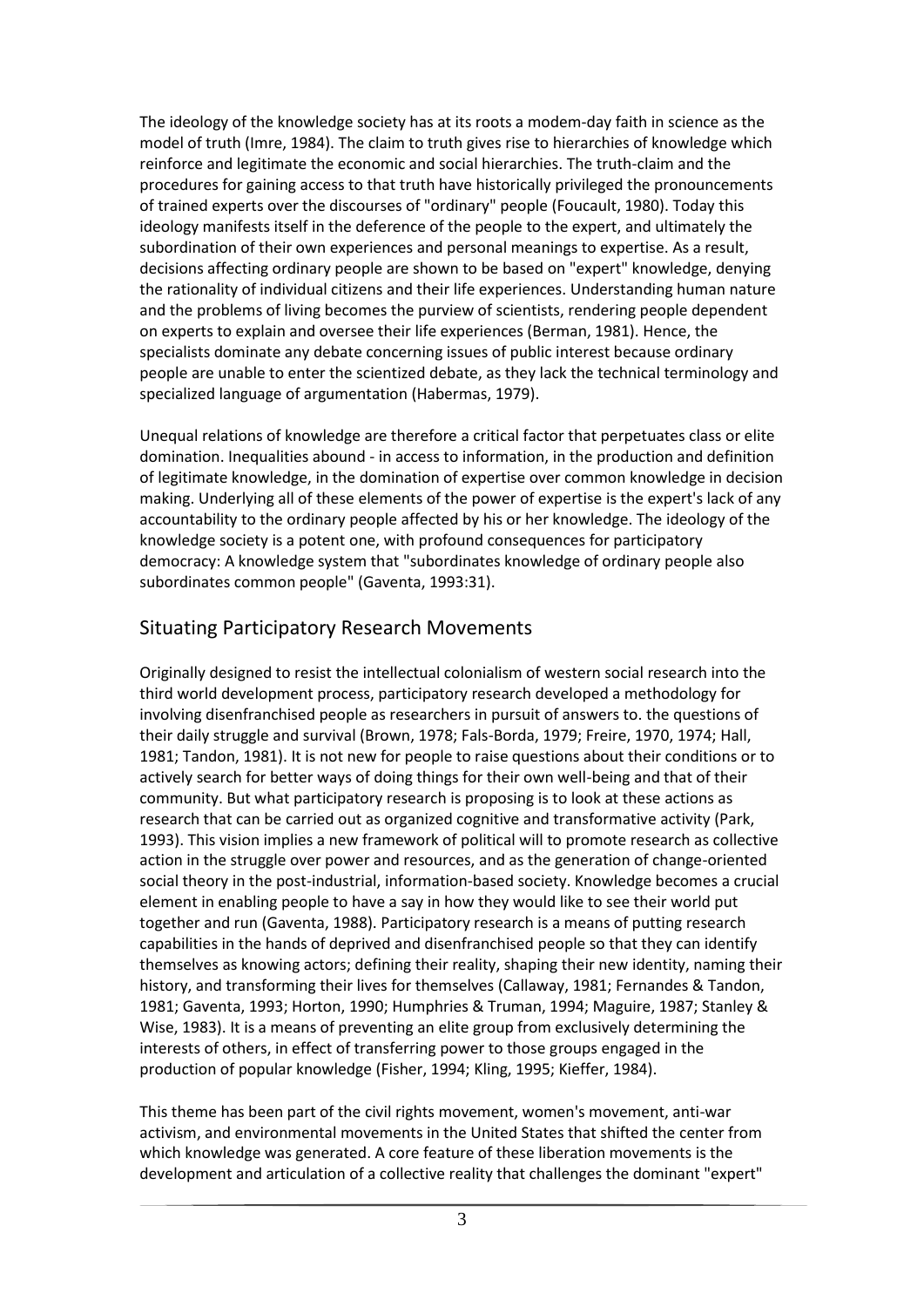knowledge that did not reflect people's own experiences and realities. Community organizations, housing and health care coalitions, self-help groups and advocates for environmental justice are among those demanding participation in the development of social knowledge, policy and practice (Epstein, 1995; Gottlieb, 1994; Gartner & Riessman, 1974; Jackson & McKay, 1982; Levine, 1982; Merrifield, 1989; Nelkin & Brown, 1984; Sohng, 1992; Yeich & Levine, 1992). The exploitative results of international development projects triggered popular resistance to First World technology and demands for participation in development research (Brown & Tandon, 1978; Darcy de Oliveira & Darcy de Oliveira, 1975; Ellis, 1983; Fals-Borda & Rahman, 1991; Hall, 1979). The research and action of these groups challenged the monolithic authority of the traditional scientific paradigms and top-down social policy.

# <span id="page-3-0"></span>Connecting to Social Work Tradition

The concerns and claims of participatory research also bear a striking resemblance to the historical values and mandates that shaped social work in the United States. In the early days of social work, research on the lives of poor immigrants was closely linked to community organization and social reform, and was usually stimulated by the settlers' oneto-one contact with their neighbors (Addams, 1910/1961). Studies of the plight of orphan children on the streets of New York, of tenement dwellers, and of infants dying in foundling homes contained integrally woven components of assisting and advocating for clients, and for developing new services (Abbott, 1936; Breckinridge, 1931: Lathrop, 1905; Lee, 1937). The Hull House approach joined researchers, practitioners, community organizers and residents in dialogue, engaging them together in personal and political action as well as informing social theory. Narrative in style and rich with examples, these published studies brought to public attention the strengths and needs of people in disadvantaged circumstances, and frequently influenced social policy at the national level (Katznelson, 1986; Kling, 1995; Tarrow, 1994; Tyson, 1995).

Many decades later, the prevailing structure of professionalization, specialization and bureaucratization has separated practice, research, policy reform and social change, resulting a widening gap between knowledge development and the realities of practice. Increasingly, practice principles and methods are developed by "experts", often under controlled conditions, then imported into daily practice and tested against clients and the policy context. Such "division of labor" has created institutionally segregated professional roles (i.e., researchers separated from practitioner's domain) with different aims, methods, styles and interests, thereby limiting social work's efforts to attack social problems comprehensively. Recovering the unity among research, practice and policy as one collaborative process, underscored by earlier authors, can provide contemporary social work a different base for expertise, a knowledge that comes from people and community.

## <span id="page-3-1"></span>Defining Participatory Research

Finn (1994), reviewing current literature in the field of participatory research, outlines three key elements that distinguish participatory research from traditional approaches to social science: people, power and praxis. It is people-centered (Brown, 1985) in the sense that the process of critical inquiry is informed by and responds to the experiences and needs of oppressed people. Participatory research is about power. Power is crucial to the construction of reality, language, meanings and rituals of truth (Foucault, 1973). Participatory research promotes empowerment through the development of common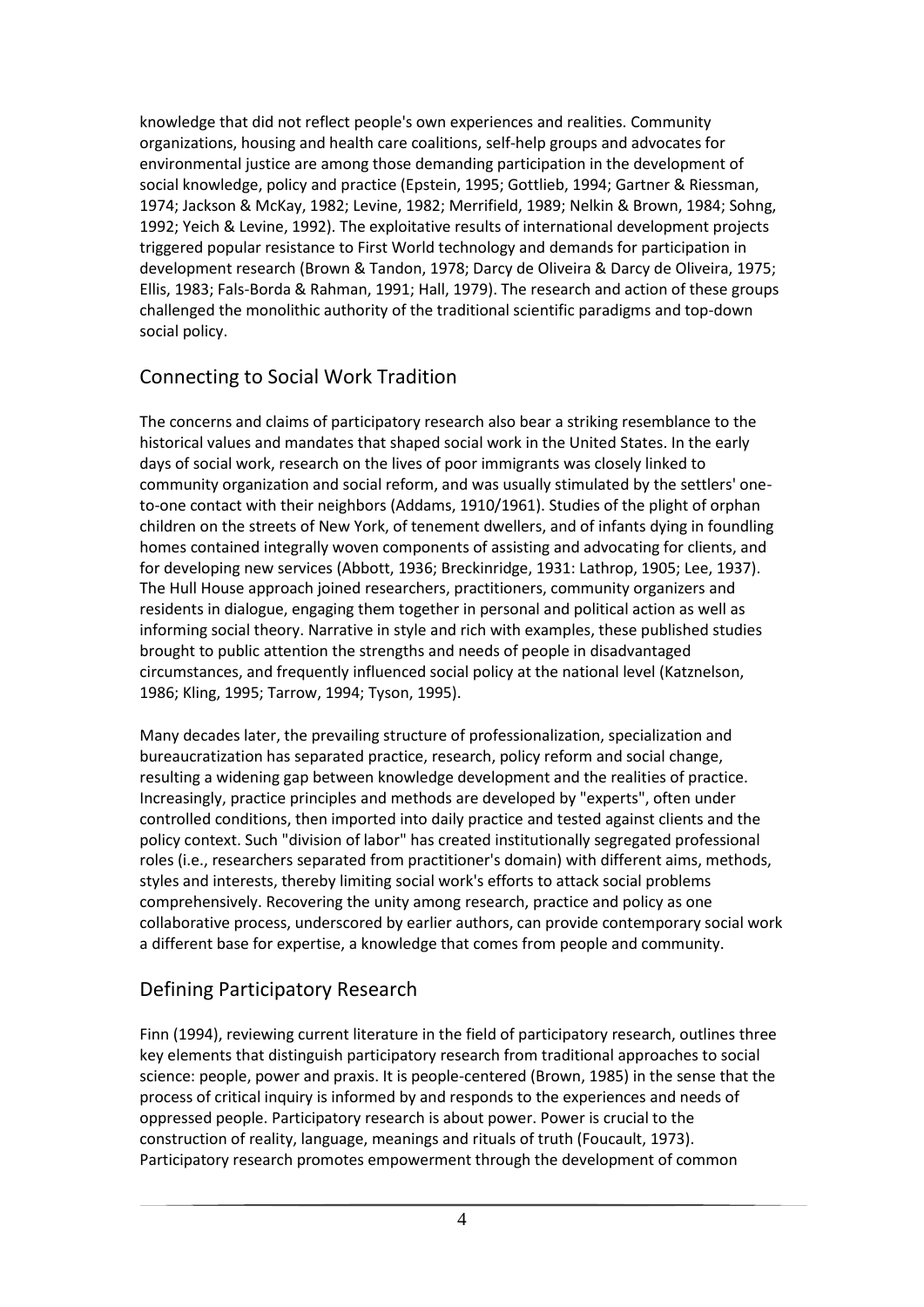knowledge and critical awareness which are suppressed by the dominant knowledge system. Participatory research is also about praxis (Lather, 1986; Maguire, 1987). It recognizes the inseparability of theory and practice and critical awareness of the personal-political dialectic. Participatory research is grounded in an explicit political stance and clearly articulated value base - social justice and the transformation of those contemporary sociocultural structures and processes that support degeneration of participatory democracy, injustice and inequality.

Participatory research challenges practices that separate the researcher from the researched and promotes the forging of a partnership between researchers and the people under study (Freire, 1970, 1974). Both researcher and participant are actors in the investigative process, influencing the flow, interpreting the content, and sharing options for action. Ideally, this collaborative process is empowering because it (1) brings isolated people together around common problems and needs; (2) validates their experiences as the foundation for understanding and critical reflection; (3) presents the knowledge and experiences of the researchers as additional information upon which to critically reflect, (4), contextualizes what have previously felt like "personal," individual problems or weakness, and (5) links such personal experiences to political realities. The result of this kind of activity is living knowledge that may get translated into action. Participatory research reflects goal-oriented, experiential learning, and transformative pedagogy (Dewey, 1938; Mead, 1934; Freire, 1974; Shor, 1992).

# <span id="page-4-0"></span>Conceptualizing the Research Process

Participatory research views knowledge production as a dynamic process of "engagement, education, communication, action and reflection" (Finn, 1994: 27). Knowledge exists in our everyday lives. We live our knowledge and constantly transform it through what we do. Knowing is part of our life; it informs our actions. Critical learning comes from the scrutiny of everyday life. This knowledge does not derive from analysis of data about other human beings but from sharing a life-world together - speaking with one another and exchanging actions against the background of common experience, tradition, history, and culture (Park, 1993). It is this engagement and its impact on ways of looking and developing knowledge which is crucial, rather than the articulation of a set of techniques that can be mimicked.

Conceptualizing knowledge development as an emergent process, the discussion on a theoretical and methodological perspective centers around the conditions and actions that help move research processes in the direction of participation and partnership.

## <span id="page-4-1"></span>Setting the Research Process in Motion

Participatory research is most closely aligned to the natural processes of social movements. As groups begin to organize there is almost always a natural need to understand more about the situations which people are facing together. Typically, participatory research begins with issues emerged from the day-to-day problems of living. This view builds on the epistemological ground that life experience structures one's understanding of life. This sense of the problem may not always be presented as a consensually derived target of struggle. For this reason, the role of the researcher is to work with the community to help turn its felt but unarticulated problem into an identifiable topic of collective investigation.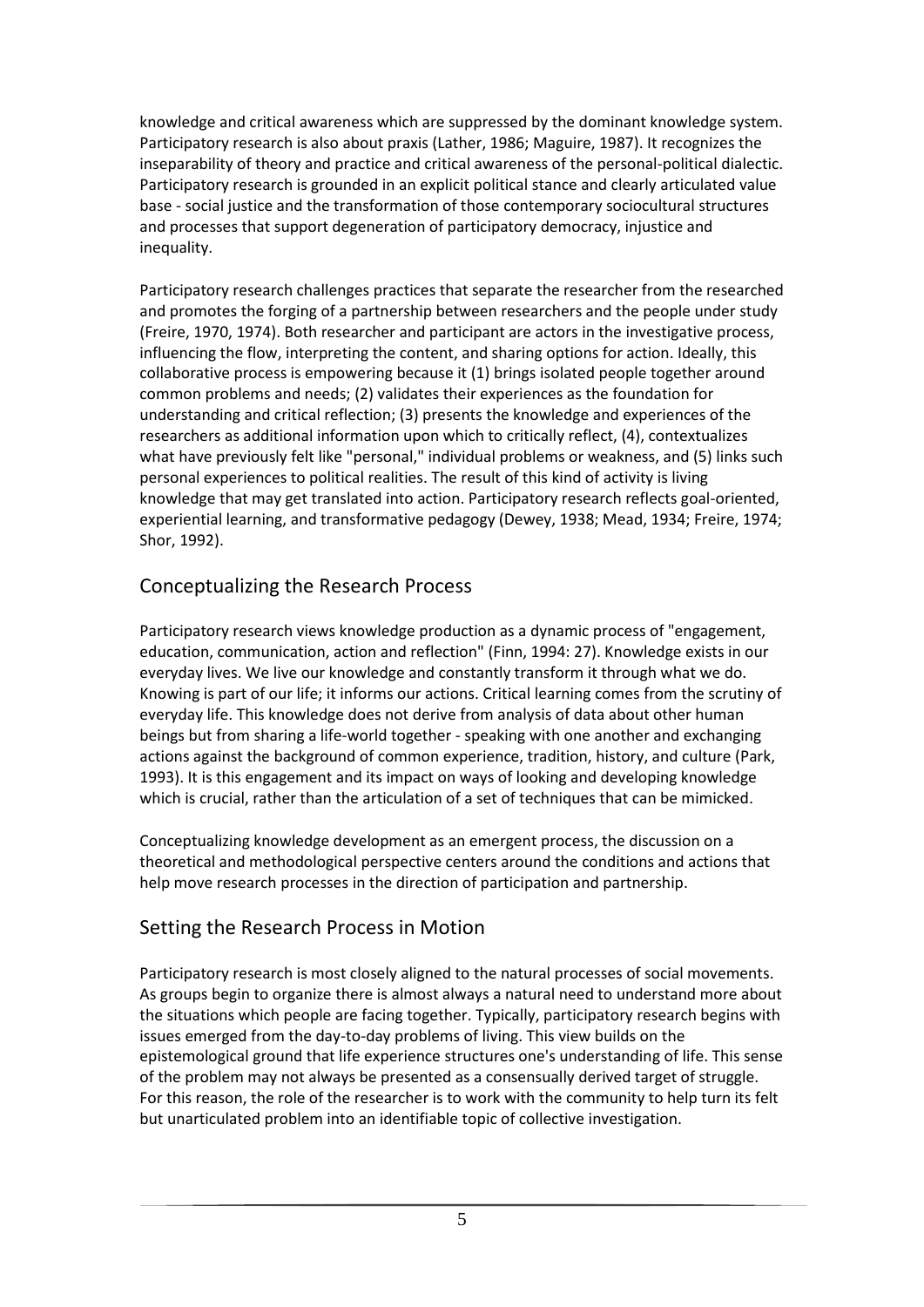Researchers need to take responsibility for developing an informed and critical view of the daily realities surrounding research issues before starting the research project. They need to be knowledgeable about the specific substantive content areas of a research topic, about the cultures and life experiences of those whose lives would be the focus of the research. Researchers need to be aware of how members of a group perceive and speak about their lives. This means they must learn everything that can be found out about the community and its members both historically and sociologically through available records, interviews, observation, and participation in the life of the community (Hall, Gillette, & Tandon, 1982). In the ideal situation, the researcher already lives in the community and partakes in its affairs (Brown, 1985). Typically, however, the researcher is not an established member of the community. For this reason, he or she must be a committed participant and accepted by the community.

During this phase the researcher explains the purpose of the project and begins to identify and solicit help from key individuals who would play an active role in the execution of the project. In this process, the researcher acts as a discussion organizer and facilitator and as a technical resource person (Park, 1993). Together with a collaborating organization, such as a community development agency, social service agency, or community health clinic, the researcher contacts members of the community, activates their interest in the problem to be dealt with by action-driven research, and helps to organize community meetings where the relevant research issues will be discussed. This initial organizing phase of the project can take considerable time and effort. This situation demands interpersonal and political skills of the researcher as an organizer.

This pre-data gathering phase of participatory research has its analog in traditional field research, in which the researcher establishes rapport with the community for cooperation in the research process. However, the contrast is that participatory research puts community members in the role of active researchers, not merely passive providers of information.

Once community members begin to get together to discuss their collective problem, the researcher participates in these meetings to help formulate the problem in a manner conducive to investigation, making use of the community knowledge that he or she developed earlier. From this point on, the researcher acts more as a resource person than an organizer, this latter function being better carried out by community people with organizational skills and resources. The aim of the participatory research is to provide the catalyst for bringing forth leadership potential in the community in this manner. Here, the researcher shares his or her expertise with the people, recognizing that the communities directly involved have the critical voice in determining the direction and goals of change.

## <span id="page-5-0"></span>Dialogue and Critical Reflection

A key methodological feature that distinguishes participatory research from other social research is dialogue. Through dialogue, people come together and participate in all crucial aspects of investigation, educational and collective action. It is through talking to one another and doing things together that people get connected, and this connectedness leads to shared meaning. The dialogic approach differs from conventional "interviewing" in several respects. Interviewing presupposes the primacy of the researcher's frame of reference. It offers a one-way flow of information that leaves the researched in the same position after having shared knowledge, ignoring the self-reflective process that the imparting of information involves. The dialogic approach and self reflection require the inevitable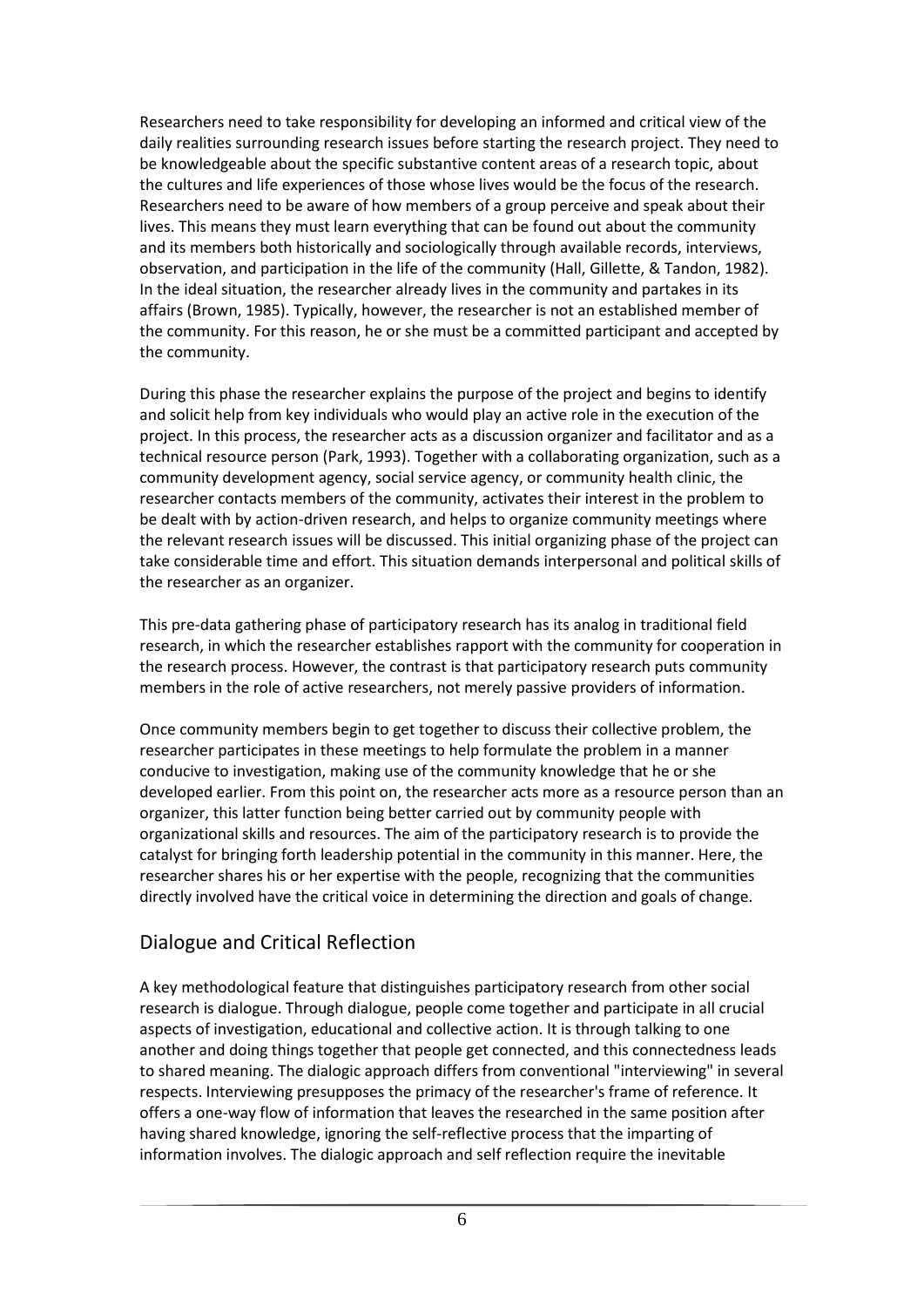engagement of the researcher in the critical process, in the discussion of meanings and perspectives.

Dialog helps people to look at the "whys" of their lives, inviting them to critically examine the sources and implications of their own knowledge. The role of the researcher in this process is not only to learn from the participants, but also to facilitate learning. Education here is to be understood not in the sense of the didactic transmission of knowledge, characteristic of much of expert teaching, but rather in the sense of learning by posing questions and stimulating a normative dialogue: What are the conditions of participants' lives? What are the determining features of the social structure that contribute to creating those life patterns? What choices do the members of the group make, and why do they believe those are good things to do? What are the possibilities for their experience and action? The researcher's sharing of his or her perceptions, questions in response to the dialogue, and different theories and data invite the participants to critically reflect upon their own experiences and personal theories from a broader context. Learning involves examining the self from a new, critical standpoint. This may involve naming areas of ignorance or gaps in knowledge, that render people unable to link personal experience with political reality (hooks, 1989). This is the meaning of conscientization, which Freire has helped popularize. Critical consciousness is raised not by analyzing the problematic situation alone, but by engaging in action in order to transform the situation. Dialogue acts as a means for fostering critical consciousness about social reality, an understanding based on knowledge of how people and issues are historically and politically situated.

## <span id="page-6-0"></span>Researcher's Reflexivity:

A dialogic approach requires both the researcher and the participants to help create and maintain authentic and mutual relationships. This involves ongoing relationship and raises ethical issues around power, status and authority, as well as critical reflection over their roles, intentions, actions and content. The forging of a partnership is not easy to establish with people who have been victims of a dominating structure; traditional attitudes and negative self images reinforce subordination to outside researchers. And for the researcher it may be difficult to relinquish the role of expert, imposing one's ideas consciously or unconsciously. To counter these tendencies, researchers must engage in explicit reflexivity, that is, they need to examine privately and publicly the sources of social power in their lives and how these sources appear in their research. This position is particularly consonant with social workers' commitment to professional self- awareness. In their research activities, they need to expand that professional self-awareness to include an analysis of their impact on the research as socio-political-historical beings. Their class, culture, ethnicity, gender assumptions, beliefs, and behaviors must be placed in the frame of analysis and in the research report (Harding, 1991). Ultimately such an emphasis involves a cross-checking mechanism on the hubris of intellectuals and power relations that underlie the formation of knowledge itself.

# <span id="page-6-1"></span>People's Participation:

Envisioning new, egalitarian partnership requires both the researcher and the community members to break with old, hierarchical patterns of interaction between researcher and researched. "Old" patterns may be most successfully broken and "new" roles created when all collaborators make a clear commitment to continually scrutinize their interactions. At appropriate times, community members must be willing to "call" researchers on their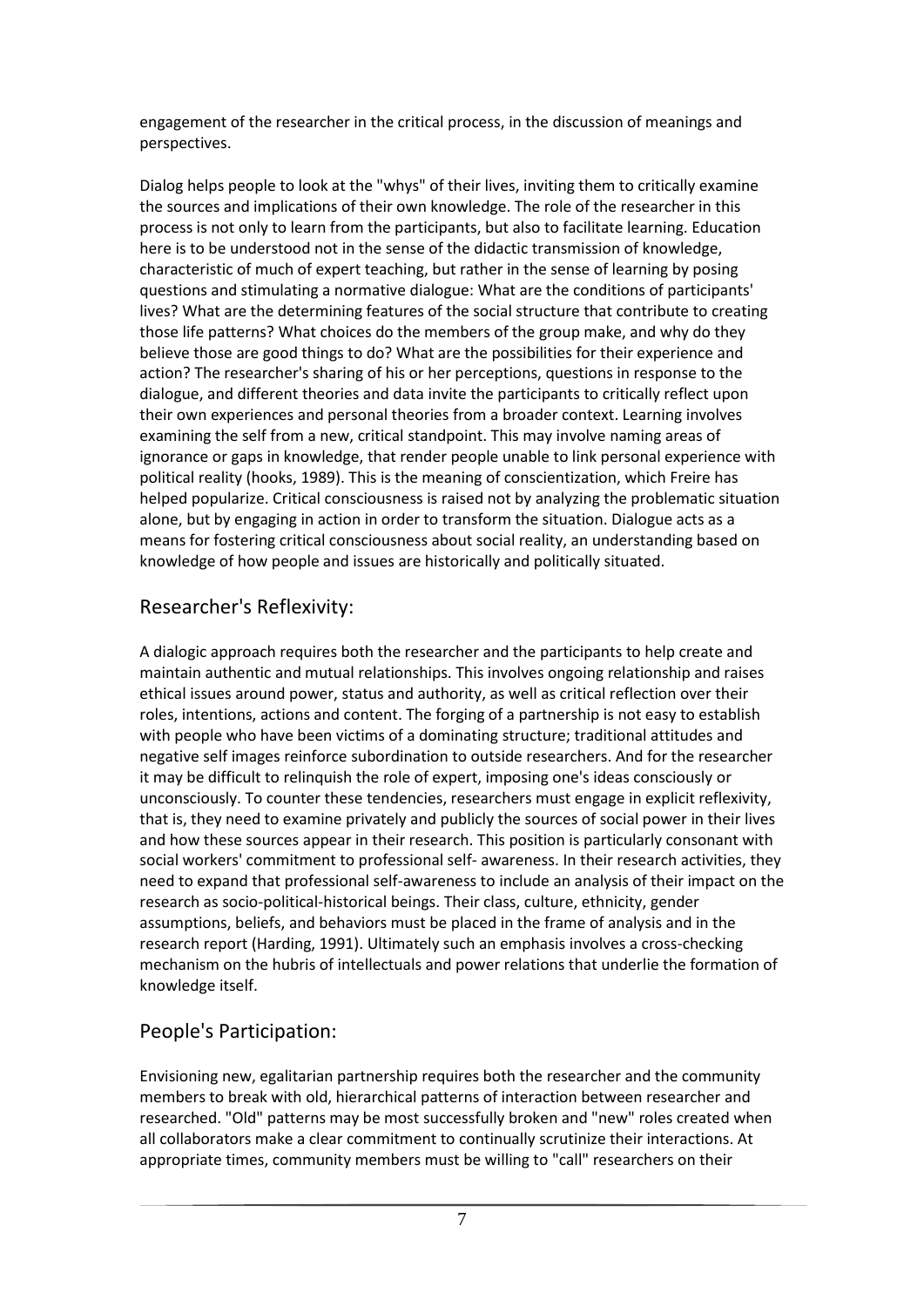unexamined assumptions of authority, leadership, expertise. In turn, researchers must be willing to be confronted on such assumptions and to take a back seat to community experts. Researcher/community partnerships are more likely to succeed if all participants in the collaborative endeavor are expected to share responsibility for acknowledging and discussing patterns of interpersonal conduct. In this way, the collaborative researchers strive for an equivalent voice rather than a dominant voice in the research process (Gould, 1995; hooks, 1989).

# <span id="page-7-0"></span>Research Design and Methods

Participatory research, in theory, draws upon all available social science research methods. However, because participatory research is premised on the principle that the people with a problem carry out the investigation themselves, it excludes techniques that require a separation of researcher and researched, such as when experimental "subjects" are kept ignorant of the purpose of the study. Methods that are beyond the technical and material resources of the people involved in the research are also excluded. Field observation, archival and library research, and historical investigation using documents and personal history, narratives and story telling, as well as questionnaires and interviews, have been used in participatory research.

Once the research question is formulated, the researcher presents to the group methodological options that can be considered within the available personnel and material resources of the community, and explains their logic, efficacy, and limitations. This aspect of participatory research serves to demystify research methodology and put it in the hands of the people so that they can use it as a tool of empowerment. This is a long-range goal of participatory research toward which the researcher moves the process by sharing his or her knowledge and skills with the groups.

Communication is a key methodological concern in participatory research. It draws upon creative combinations of written, oral and visual communication in the design, implementation and documentation of research. Grassroots community workers, village women, and consciousness raising groups have used photo novella (people's photographic documentation of their everyday lives) to record and to reflect their needs, promote dialogue, encourage action, and inform policy (Brown & Tandon, 1978, Carr-Hal, 1984; Wang & Burris, 1994). Researchers use theater and visual imagery to facilitate collective learning, expression, and action (Antrobus, 1989). Other forms of popular communication are utilized such as collectively written songs, cartoons, community meetings, community self-portraits and videotape recordings (Bell, Gaventa & Peters, 1990; Conchelos, 1985; Randall & Southgate, 1981; Sarri & Sarri, 1992).

Critical knowledge development calls for a creative blend of traditional methods of inquiry and new approaches. Use of alternative communication methods in participatory research has both pushed researchers to re-examine conventional methods and opened up the possibility of using methods that previously would not have been considered legitimate.

#### <span id="page-7-1"></span>Utilization of Results

The path from knowledge generation to knowledge utilization is direct in participatory research, since the same actors are involved in both activities. Often in participatory research, what is investigated is not a theory to be applied but rather the ways of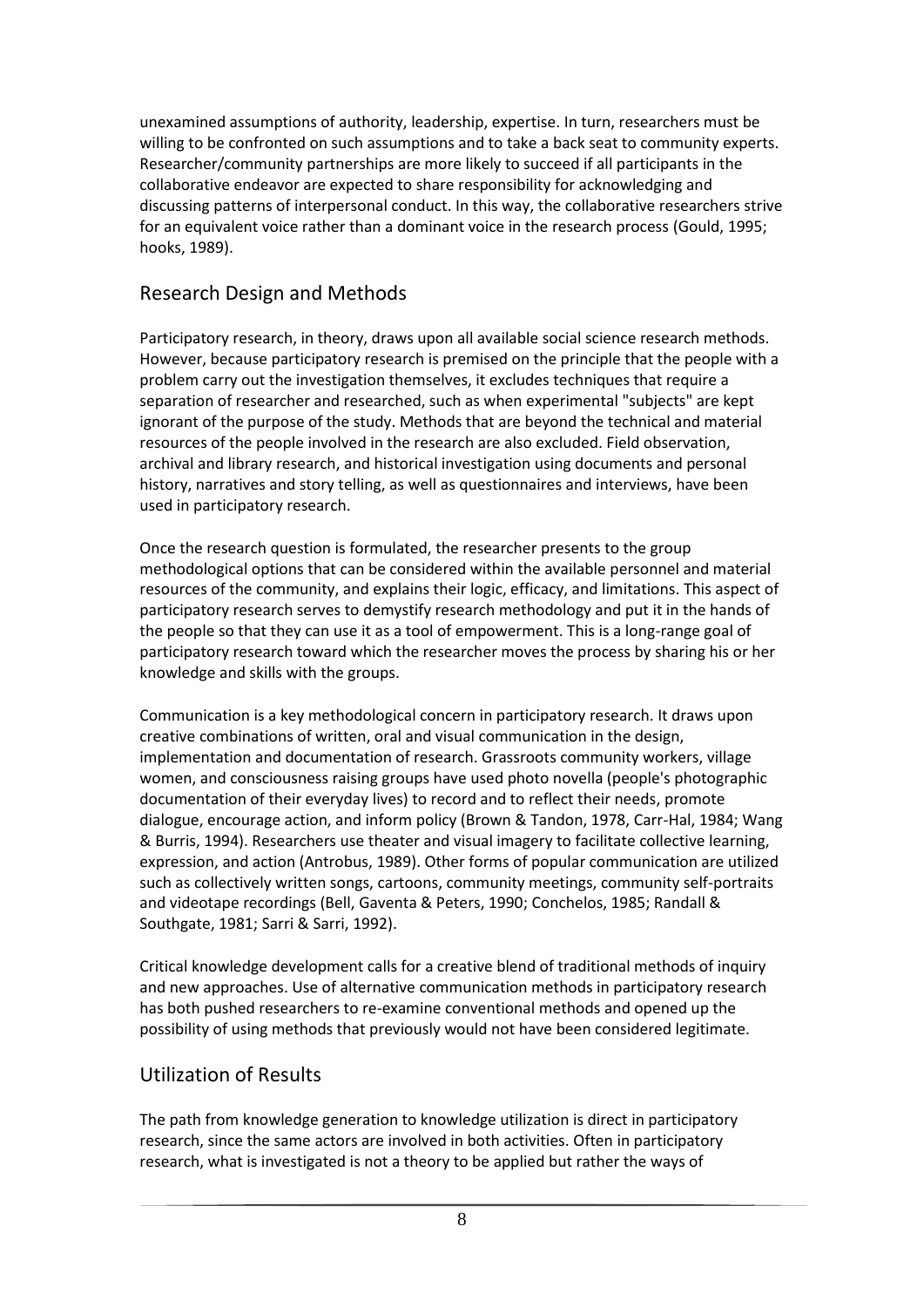implementing a practical idea, such as leadership development in the labor and civil rights movements (Horton, 1990), starting a community cooperative (Conti, Counter, & Paul, 1991), policy initiatives for inner city youths (Checkoway & Finn, 1992) or a homeless persons union (Yeich & Levine, 1992). In such instances, action takes place concurrently with research activities. The resulting knowledge often leads to the formation of collaborative ventures. Most important, the assembled findings of the investigation serve as topics of collective reflection achieved through dialogue. Sarri and Sarri's (cited in Finn, 1994) comparative study of a participatory research project in a Bolivian community and one in Detroit, Michigan illustrates the potential for international collaboration and learning. The Bolivian project used citizen surveys, community forums and group interviews to understand and develop action plans around community health care needs. Knowledge from the Bolivian experience informed plans for a youth shelter in Detroit by engaging staff, residents and family members.

# <span id="page-8-0"></span>Reconceptualizing Validity

The question often raised about participatory research has to do with objectivity and validity: How can the results of participatory research be objective, since the purpose of the research is motivated by the political goals of helping the poor and the powerless? Doesn't the involvement of research "subjects" in the research process seriously compromise the results? Implied in these questions is the presumption that knowledge that is not objective is not valid and therefore not worth having. This presumption, however, stems from the epistemological prejudice of positivism, which narrowly equates valid knowledge with what natural sciences produce. According to the criteria of these sciences, especially as interpreted in social research, the procedures followed in participatory research are at odds with the canons of good methodological practice. How are we then to claim that participatory research leads to valid knowledge?

First, we have to examine the concept of objectivity. This idealistic view of science is a difficult one to maintain in the light of historical (Kuhn, 1962) and philosophical (Hugh, 1990) arguments brought against it in recent years. Scholars and activists in many fields and many parts of the world have been quite critical and convincing in their analyses of the "myth" of objectivity in all scientific knowledge (Collins, 1989; Foucault, 1973; Gergen, 1988; Guba & Lincoln, 1989; Harding, 1991; Rosaldo, 1989). They contend that too many models of social science research replay and reinforce the theme of disenfranchisement . As Namenwirth (1986; 29) put it:

The scientific mind and the scientific method are thought to ensure the neutrality and objectivity of scientific research, and of the scientist's pronouncements ... Yet, science has not been neutral... Slavery, colonialism, laissez faire capitalism, communism, patriarchy, sexism, and racism have all been supported, at one time or another, by the work of scientists, a pattern that continues unabated into the present...

Another venue of criticism against participatory research is that the collaborative and interactive relationship between the researcher and the researched seriously compromises the objectivity of the data, thus its validity is suspect. This charge, however, derives from a misguided emulation of natural science methodology which has maintained the separation of the researcher and the object in controlled experiment. Such negative appraisals of collaborative research models exemplify an adherence to a monolithic view of scientific inquiry that is first becoming obsolete in the social sciences and social work (e.g., see Coulton, 1995; Gambrill, 1994; Klein & Bloom, 1994; Geertz, 1983; Polyani, 1958; Taylor,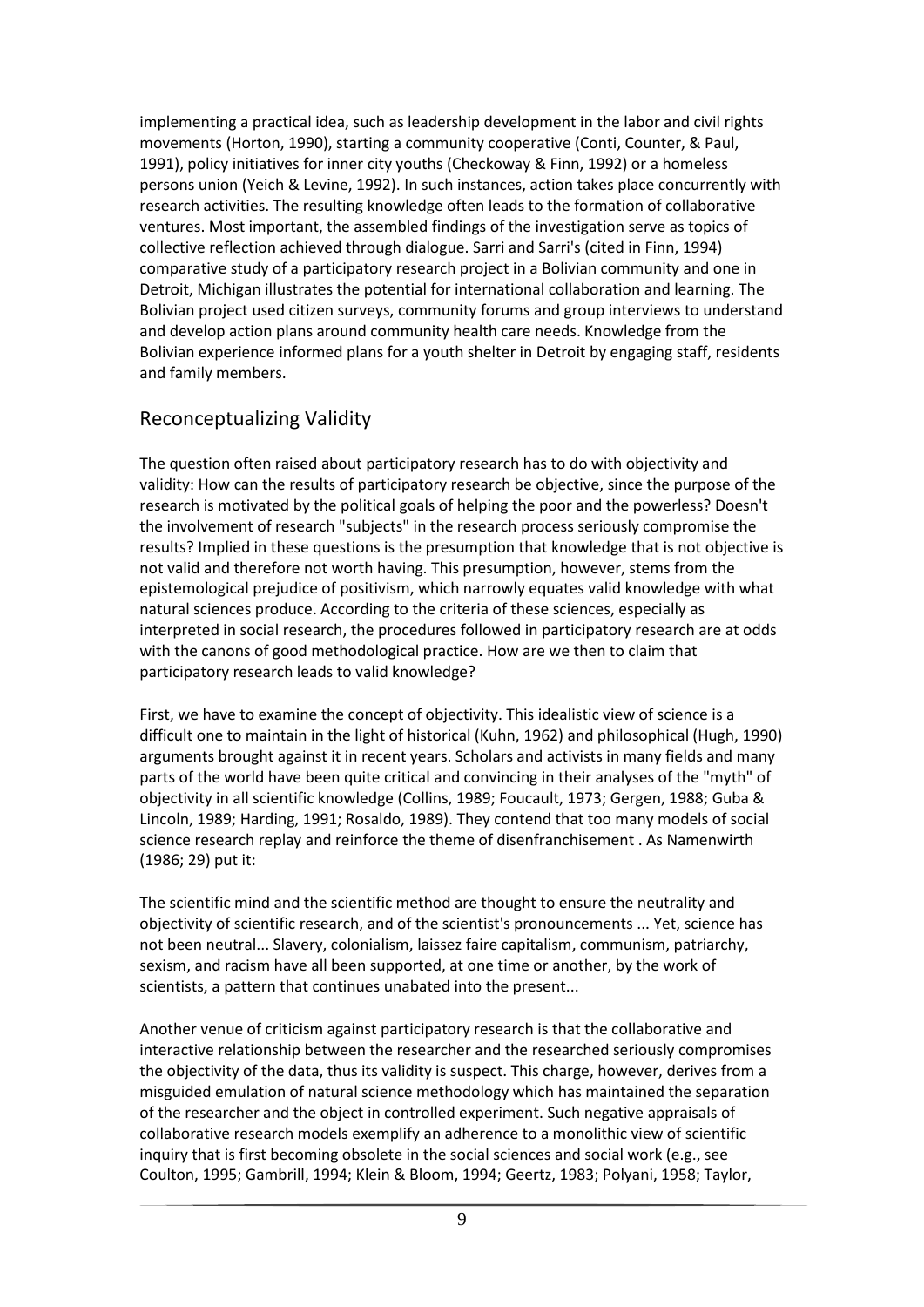1987; Videka-Sherman & Reid, 1990). Emerging intervention research models call for community collaboration and improvement of community conditions as central features of the intervention design and development process (for example, see Fawcett et al., 1994).

From a methodological point of view, the detached, noninteractive posture of researcherresearched is untenable, as research is a human process, inevitably reflecting the values of human constructors. These values enter into inquiry at choice points such as the problem selection, the instruments and the analytic methods used, and the interpretations, conclusions, and recommendations made (Guba & Lincoln, 1989). One needs only to construct a survey to understand how such surveys contain patterns of selection, omission, and dispositions toward the social world.

For participatory research there can be no such thing as objective or disinterested research and researcher. On the contrary, the major thrust of participatory research is to reunite that which has been divided by traditional research: knowledge and practical/moral concerns. The task of research is to illuminate the meaning of historical processes - objective historical conditions - and bring this knowledge to the practical task of emancipation. The study of society and community organizing, from this perspective, must be joined in a commitment to produce the social conditions necessary for emancipation and empowerment. Research is thereby directed at *both* the understanding *and* the practical transformation of these conditions. If the regulative ideal of natural sciences is objectivity, for participatory research it is "the integration of knowledge and purposeful action" (Smith, 1990: 181).

From this perspective, democratic collaboration with disenfranchised groups is central for valid social work research for a number of reasons. First, as Nancy Hartsock (1987) suggests, those who experience disenfranchisement have the most potential for analyzing and understanding what that experience is, and how that experience must be transformed. Experiential expertise is therefore critical to social transformation. Second, the social work values of self-determination and empowerment affirm the importance of self-definition that places the client's knowledge of self at the center of social work practice. Third, selfdetermining goal of social work practice is not a self contained process, but rather is in relation to one another who can develop linkages and explore reciprocities, collectively explore the real commitments that define their lives as human beings, and create a vision of self actualization in its social environment (Herrick & Sohng, 1995).

Participatory research's fundamental claim to being a valid process lies in its emphasis on experiential and personal encounters. This dimension of validity concerns itself with the skills and sensitivities of the researcher, in how one uses oneself as a knower, as an inquirer (Reason & Rowan, 1981). The quality of awareness and trustworthiness of insight of the researcher, the adequacy of reflexivity, the soundness of inference drawn from interpersonal communications are critical dimensions of validity (Heron, 1988). Argyris (1968) underscored the importance of *interpersonal validity*, suggesting that interpersonal openness and trust were key to achieving high interobserver reliability, though these concerns have received little attention in traditional research.

Another way of looking at validity is to move away from the idea that there is one truth, that there is some simple continuum between "error" and "truth." The conventional notion of validity rests on a belief in the existence of one truth. On this view, facts are what they are, and the truth of belief's is strictly testable by reference to them. All meaningful disagreements are resolvable, it least in principle, by reference to the facts. If people are informed, they will agree. Truth and reality exist outside of the knower.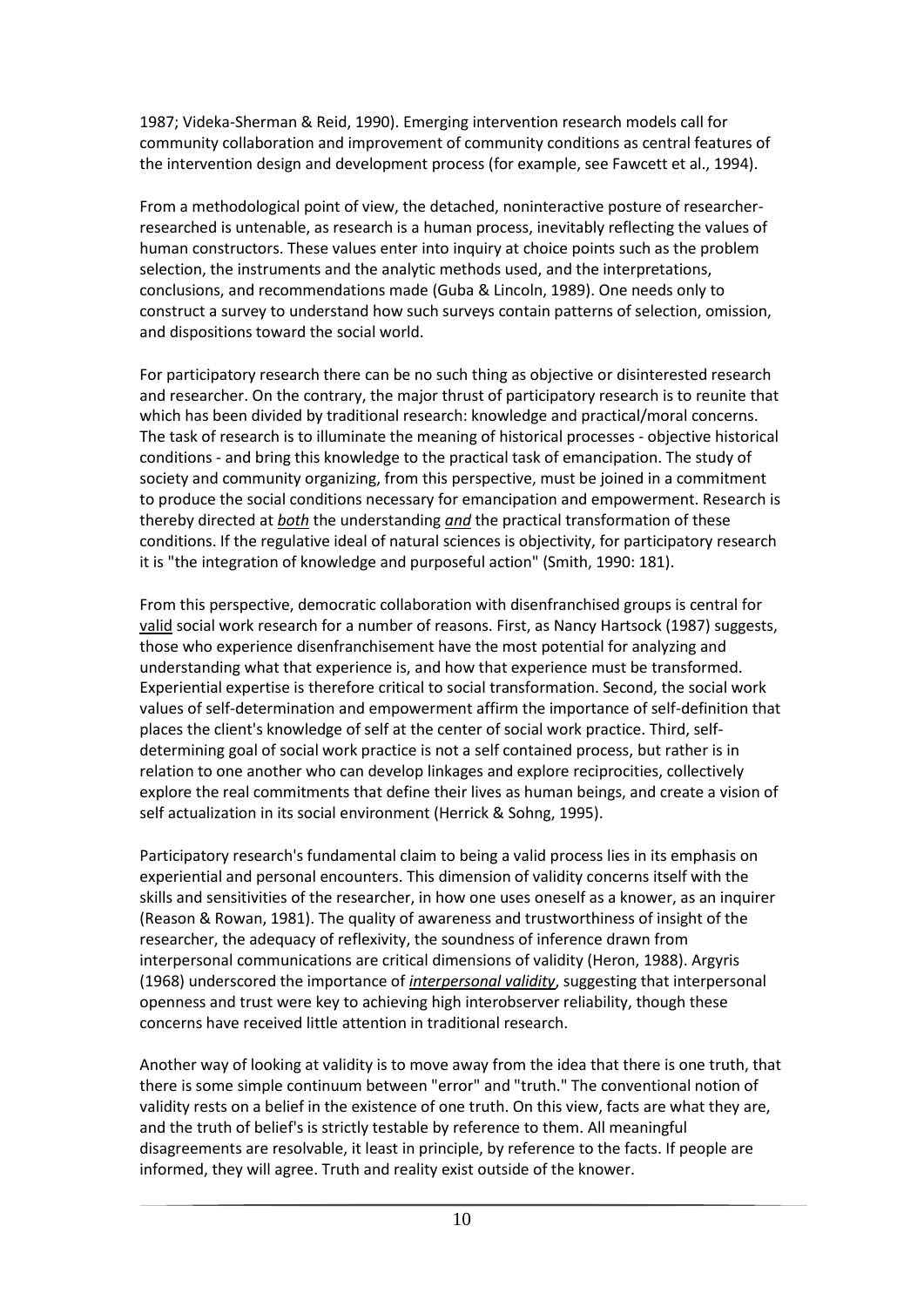In contrast, participatory research regards that truth is not referenced simply or directly to an external, independently existing reality but is a way to consider the dynamic and changing, historically and socially constructed patterns that influence our daily lives. These patterns are objective, however, in the very sense that they have been historically and socially formed through human struggles. Subjective, on the other hand, directs attention to what is inside people, the interests and purposes that allow them to make sense of their day-to-day lives. This means that any notion of validity must concern itself both with the knower and what is to be known, moving from towards an *intersubjectively* valid knowledge. An important criterion for the truth propositions is about meaning, about the understanding and interpretation of phenomena, the things we see. We must remember that our explanation of a thing is not the thing itself. As we have learned from hermeneutics, the only criterion for the "rightness" of an interpretation is "intersubjective," that is, that it is right for a group of people who share a similar world. But it is also important to realize that when considering the validity of an interpretation we are not solely concerned about "being right," as Torbert (198 1) points out. Being right has to be *contextually valid*. "Are we right given our way of framing the research issues?" "Is our way of framing the research questions fruitful and meaningful? That is, a key validity criteria has to consider not only "is it right?" but also "is it useful" and "is it illuminating?"

A dialectic view of truth must include the notion that there are always emerging possibilities which are not yet visible. This requires a bold shift in evaluating the validity of knowledge, from "Does this research correspond with the observable facts?" to "To what extent does this research present new possibilities for social action?" and "Does it stimulate normative dialogue about how we can and should organize ourselves?" This is termed as *catalytic validity* (Heron, 1979).

The primary strength of participatory research is not about description but about trying out. If we engage in intentional interaction, if we make self-directed changes in the way we conduct our lives, how can we be sure that the changes we make bring about the outcomes we observe? This theme is elaborated by Messick (1989, 1995) who introduced the term *Consequential validity*. It refers to the extent to which outcomes and changes exerted on people by research are sound and just. Here, a validity criteria is public accountability, particularly to those most affected by the resulting knowledge (House, 1990, Kirkhart, 1994).

This acknowledgment leads us to think of research as creating, rather than discovering, knowledge that gives us different ways of relating to natural and social environments. As Habermas (1972) argued, there are different human interests in social science, and these contain different dispositions toward the world and how we challenge it. The question of validity, then, must be dealt with in terms of different kinds of knowledge underlying human conduct in society. One form of knowledge such as critical knowledge cannot be judged in terms of the validity standards emulated from natural sciences, which deal only with the physical world. Critical knowledge validates itself in creating a vehicle of transformation and in overcoming obstacles to emancipation - both internally and with respect to the external world.

#### <span id="page-10-0"></span>Conclusion

Participatory research is a way of seeing and a form of knowing that employs historical knowledge, reflexive reasoning, and dialectic awareness to give people some tools to realize new potentials for the emancipation and enlightenment of ordinary individuals today. By refining people's thinking abilities and moral sensibilities, participatory research hopes to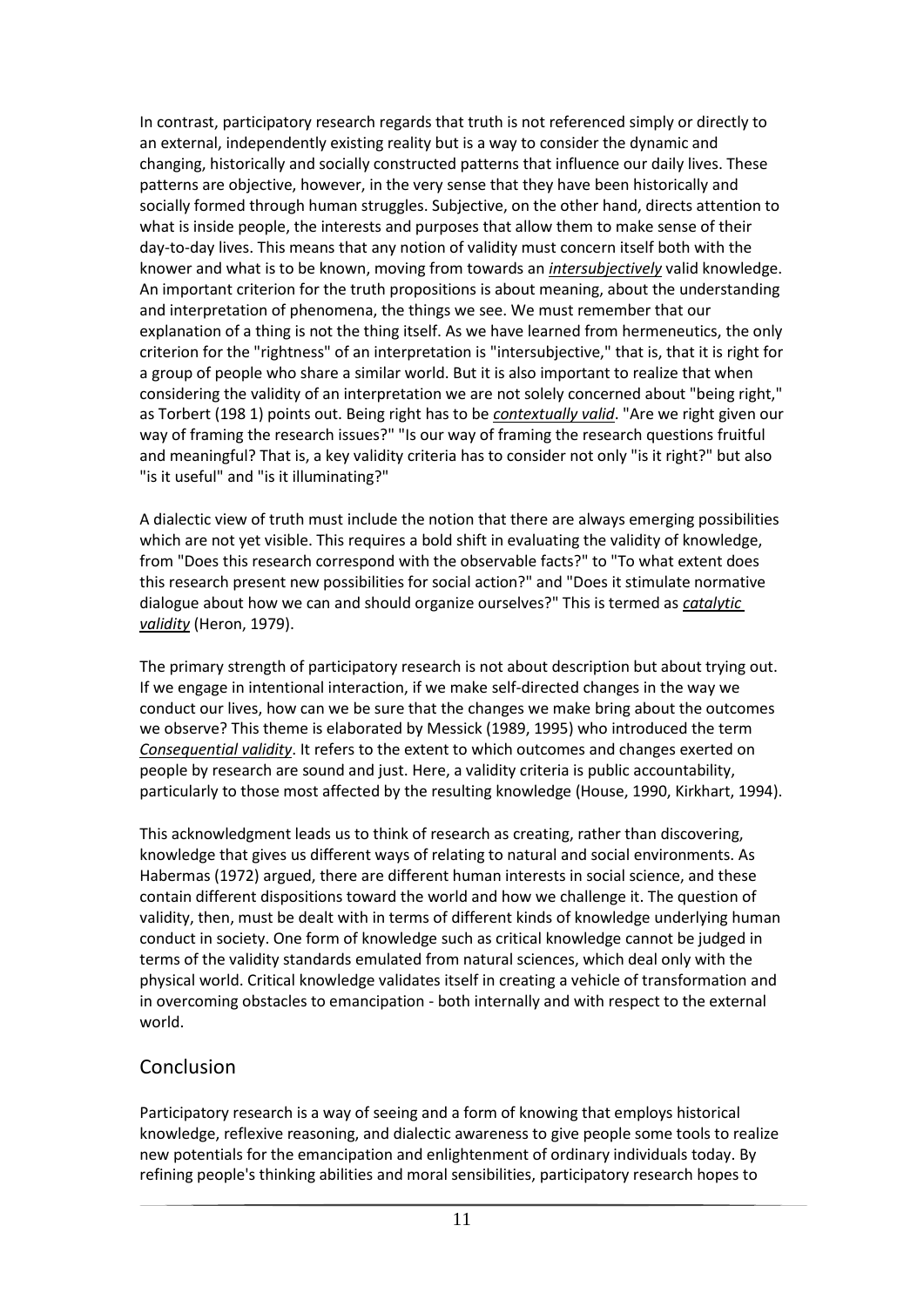equip individuals with a new consciousness of what must be done and how to do it. This consciousness might help them determine what their best interests should be and lessen the victimization that people impose on themselves from within or that is forced upon them from outside.

Participatory research does not claim critical knowledge as a privileged form of "true science". Instead, it accepts its potential fallibility, as well as awareness of its own precarious and contingent relation to social change and the inherent difficulties of self-reflective mode of theorizing. Because self-reflection is itself historically situated and cannot make any claim to a transcendent quality. Second, although reflection may reveal an interest in emancipation, it does not necessarily or automatically provide a linkage between this interest and actual emancipatory action. That is, even if one has developed consciousnessraising and unraveled ideological distortions, emancipation still requires active engagement (political), choice and commitment. All human beings are entangled and enmeshed in a recalcitrant reality made of enduring cultural traditions, the demands of everyday existence, and often unyielding personal identities that no critical theorists can ever wholly unravel. Any critical theory that ignores these realities run the risk of becoming itself ideological. Its dialectic outlook must also alert resistance efforts to the unexpected and unintended results of any human action as individuals and groups oppose the prevailing systems of power, position and privilege.

In the 1990s we talk of alliances, coalitions, and working together more than we ever have. At the same time we also speak of building our alliances for change on authentic voices of people through which people make choices, shape action, and create social movements. We have much to gain by critically engaging with the theory and practice of participatory research as we face the many challenges ahead.

Please address correspondence to: Sue Sohng University of Washington School of Social Work 4101 15th Ave., NE., Seattle, WA 9819[5](mailto:suesohng@u.washington.edu) [suesohng@u.washington.edu](mailto:suesohng@u.washington.edu)

#### **REFERENCES**

Abbott, E. (1936). The tenements of Chicago, 1908-1935. Chicago: University of Chicago Press.

Addams, J. (1961). Twenty years at Hull House. New York: Signet. (Original work published in 1910).

Agger, B. (1985). "The dialectic of deindustrialization: An essay on advanced capitalism." In John Forester (Ed.), Critical theory and public life (pp. 3-2 1). Cambridge, MA: The MIT Press.

Antrobus, P. (1989). "The empowerment of women." *The women and international development annual* Vol. 1, (pp. 126-140). Boulder: Westview Press.

Argyris, C. (1968). "Some unintended consequences of rigorous research." *Psychological Bulletin*, 70 (3), 185-197.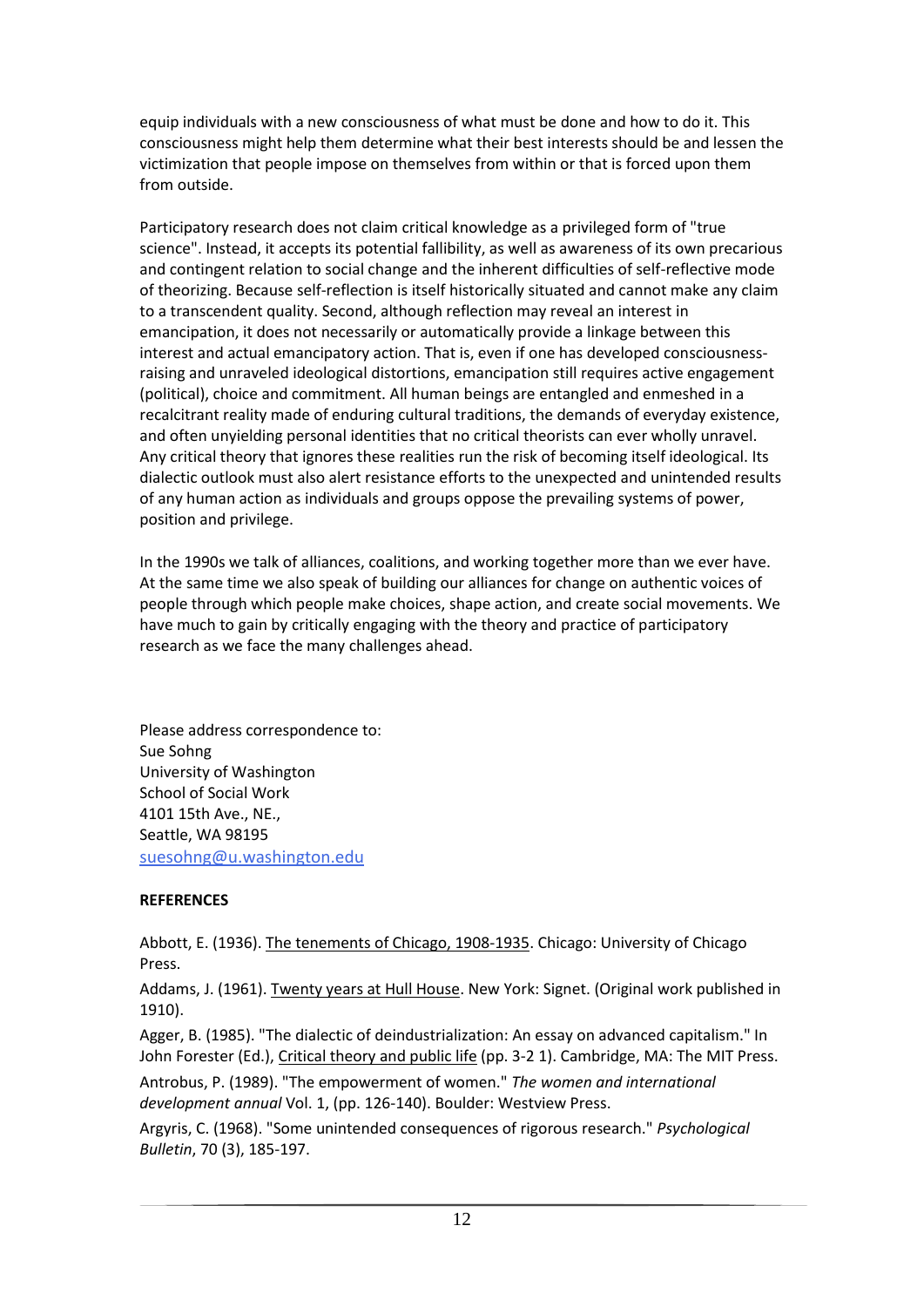Bell, B., Gaventa, J., & Peters, J. (1990). We make the road by walking: Conversations on education and social change. Philadelphia: Temple University Press.

Bell, D. (1974). The coming of post-industrial society. London: Heinemann.

\_\_\_\_\_\_ (1976). The cultural contradictions of capitalism. New York: Basic Books.

Beninger, J. R. (1986). The control revolution: Technological and economic origins of the information society. Cambridge, MA: Harvard University Press.

Berman, M. (1981). The reenchantment of the world. Ithaca, NY: Cornell University Press.

Breckinridge, S (1931). "The scope and place of research in the program of the family society." *Proceedings of the National Conference of Social Work*, 38, 223-231.

Brown, L. D. (1985). "People-centered development and participatory research." *Harvard Educational Review*. 55 (1), 69-75.

\_\_\_\_\_\_ & Tandon, R. (1978). "Interviews as catalysts in a community setting." *Journal of Applied Psychology*, 63, 197-205.

Callaway, H. (1981). "Women's perspectives: research as re-vision." In P. Reason and J. Rowan (Eds.), Human inquiry: A sourcebook of new paradigm research (pp. 457-471).

Carr-Hill, R. (1984). "Radicalizing survey methodology." *Quality and Quantity*, 18, 275-293.

Checkoway, B. & Finn, J. (1992). Young people building community. Ann Arbor: Center for the Study of Youth Policy.

Conchelos, G. (1985). "Participatory oral history research in native communities: Some problems and emerging guidelines for doing it." Paper presented for the Conference on Participatory Research for Community Action. University of Massachusetts at Amherst.

Conti, G., Counter, J., & Paul, L. (1991). "Transforming a community through research." *Convergence* , XXIV (3), 3140.

Coulton, C. J. (1995). "Riding the pendulum of the 1990s: Building a community context for social work research." *Social Work*, 40, 437-439.

Darcy de Oliveira, R., & Darcy de Oliveira, M. (1975). The militant observer. Geneva: Institute d'Action Cultural (IDAC Document 9).

Dewey, J. (1938). Logic: The theory of inquiry . New York: Henry Holt.

Eisenhower, D. (1971). Farewell radio and television address to the American people. January 17, 1961. In R. Wish and S. H. Gamble (Eds.), Marketing and social issues (pp. 175- 177). New York: John Wiley & Sons.

Ellis, P. (1983). Participatory research: An integral part of the developmental process. Barbados: WAND Unit, The Pines, St. Michael.

Epstein, B. (1995). "Grassroots environmentalism and strategies for social change." A paper presented at the New Social Movement Conference, November 1-3, 1995, University of Washington, Seattle, WA.

Fals-Borda, 0. (1979). "Investigating reality in order to transform it: The Colombia experience." *Dialectical Anthropology*, 4, 33-35.

Fals-Borda, O., & Rahman. M. (1991). Action and knowledge: Breaking the monopoly with participatory action-research. New York: The Apex Press.

Fawcett, S., Suarez-Balcazar, Y., Balcazar, F., White, G., Paine, A., Blanchard, K., & Embree, M. (1994). "Conducting intervention research - The design and development process." In J. Rothman & E. J. Thomas (Eds.), Intervention research: Design and development for human service? (pp. 25-54). New York: the Haworth Press.

Fernandes, W. & Tandon, R. (Eds.). Participatory research and evaluation: Experiments in research as a process of liberation. New Delhi: Indian social Institute.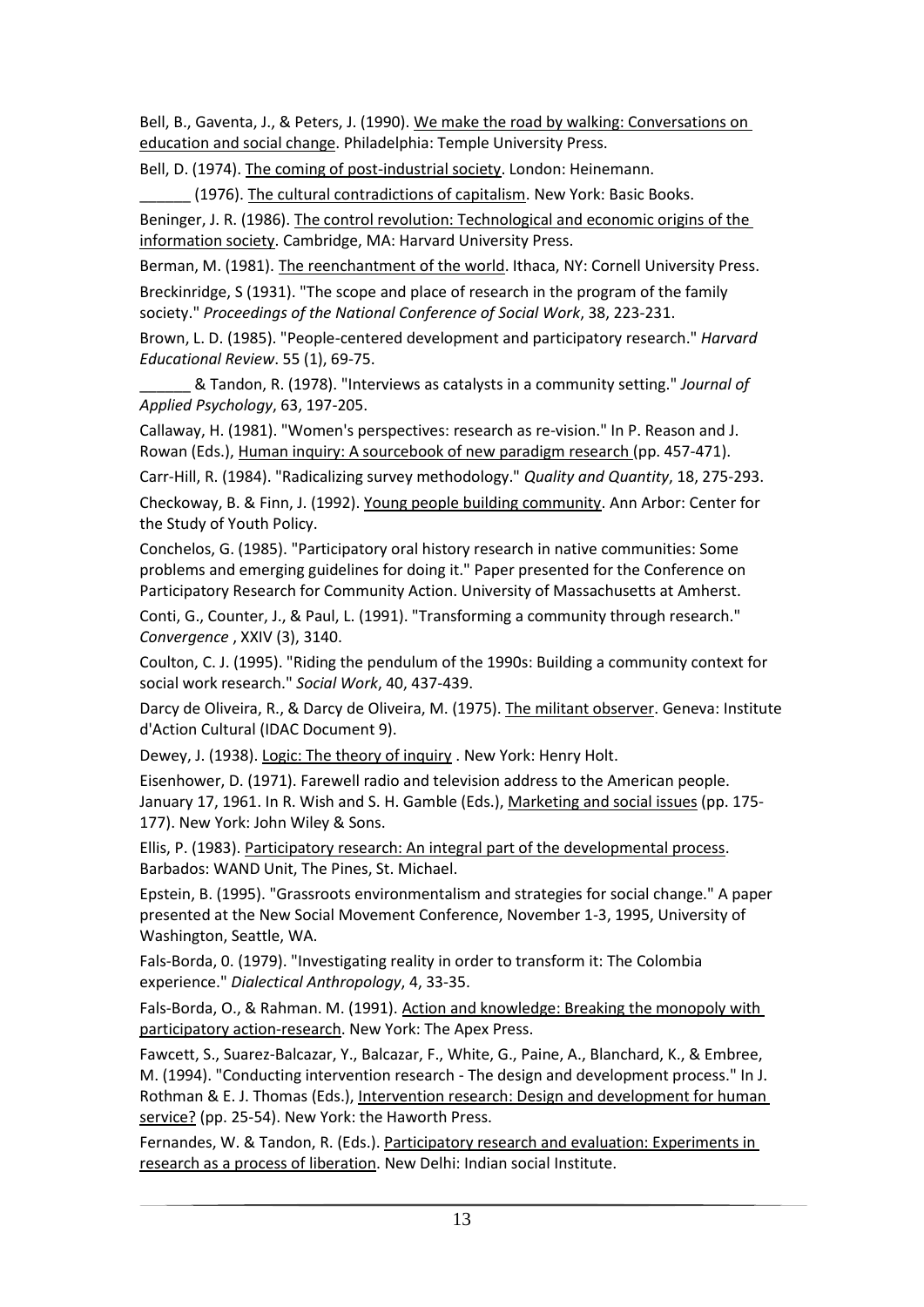Finn, J. (1994). "The promise of participatory research." *Journal of Progressive Human Services*, 5 (2), 25-42.

Fisher, R. (1994). Let the people decide: Neighborhood organizing in America . New York: Twayne Publishers.

Foucault, M. (1973). The order of things: An archaeology of the human sciences. New York: Vintage Books.

\_\_\_\_\_\_\_\_\_\_. (1980). Power/knowledge: Selected interviews and other writings. New York: Pantheon.

Freire, P. (1970). Pedagogy of the oppressed. New York: Seabury Press.

\_\_\_\_\_\_\_. (1974). Education for critical consciousness. New York: Seabury.

Gambrill, E. (1994). "Social work research: Priorities and obstacles." *Research on social work practice*, 4,359-388.

Gartner, A., & Riessman, F. (1974). The service society and the consumer vanguard. New York: Harper and Row.

Gaventa, J. (1988). "Participatory research in North America." *Convergence*, 24 (2-3):19-28.

\_\_\_\_\_\_\_\_. (1993). "The powerful, the powerless, and the experts: Knowledge struggles in an information age." In P. Park, M. Brydon-Miller, B. Hall, and T. Jackson (Eds.), Voices of change (pp. 21-40). Wesport, Conn: Bergin & Garvey.

\_\_\_\_\_\_\_\_ & Horton, B. (1981). "A citizens' research project in Appalachia, USA." *Convergence*, 14 (3), 3042.

Geertz, C. (1983). Local knowledge. Further Essays in interpretive anthropology. New York: Basic Books.

Gergen, M. (1988). "Toward a feminist metatheory and methodology in the social sciences." In M. Gergen (Ed.), Feminist thought and the structure of knowledge. (pp. 87-104). New York: New York University Press.

Gottlieb, R. (1994). Forcing the spring: The transformation of the American environmental movement. Washington, D. C.: Island Press.

Gould, K. H. (1995). "The misconstruing of multiculturalism: The Standford debate and social work." *Social Work* 40: 198-205.

Grahame, P. (1985). "Criticalness, pragmatics, and everyday life: Consumer literacy as critical practice." In John Forester (Ed.), Critical theory and public life (pp. 147-176). Cambridge, MA: The MIT Press.

Guba, E., & Lincoln, Y. (1989). Fourth generation evaluation. Sage.

Habermas, J. (1972). Knowledge and human interest. Boston: Beacon Press.

\_\_\_\_\_\_\_\_\_\_. (1973). Dogmatism, reason, and decision: On theory and praxis in our scientific civilization. Boston: Beacon Press.

\_\_\_\_\_\_\_\_\_\_. (1979). Legitimation crisis in the modern society. Communication and the Evolution of Society. Boston: Beacon Press.

Hall, B. (1979). "Knowledge as a commodity and participatory research." *Prospects* , 9 (4), 420.

\_\_\_\_\_\_. (1981). "Participatory research, popular knowledge and power: A personal reflection." *Convergence*, 16 (3), 6-17.

\_\_\_\_\_\_\_.,Gillette, A., & Tandon, R. (1982). Creating knowledge: A monopoly. New Delhi: Society for Participatory Research.

Harding, S. (1991). Whose science? whose knowledge?: Thinking from women's lives. Ithaca, New York: Cornell University Press.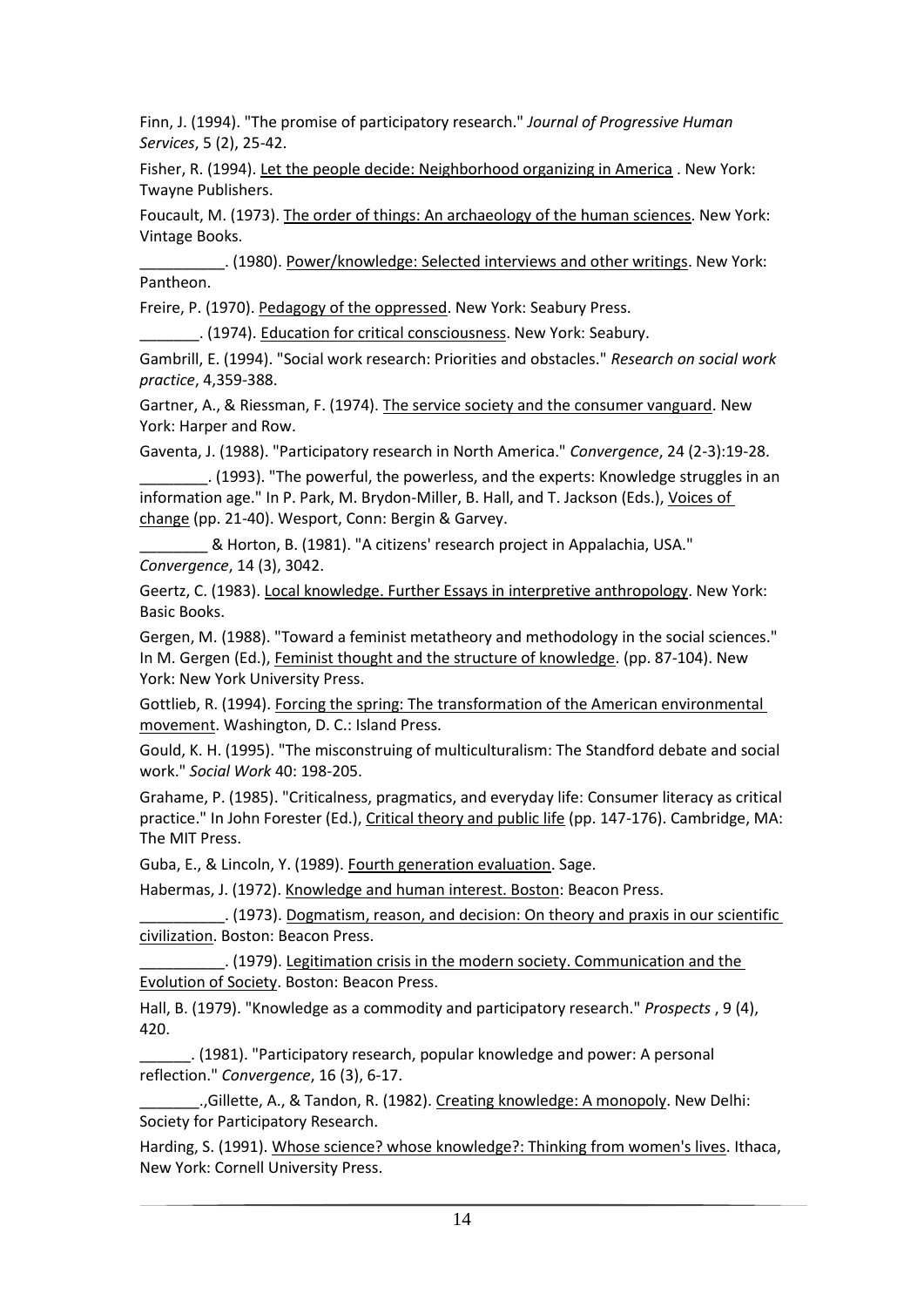Hartsock, N. (1983). "The feminist standpoint: Developing the ground for a specifically feminist historical materialism." In S. Harding and M. B. Hintikka (Eds.), Discovering reality: Feminist perspectives on epistemology, metaphysics, methodology, and philosophy of science (pp. 283-310). Boston: D. Reidel.

Heron, J (1988). "Validity in Co-operative inquiry." In P. Reason (Ed.), Human inquiry in action , (pp. 40-59). Sage.

hooks, B. (1989). Talking back: Thinking feminist, thinking black. London: Sheba Feminist Publishers.

Horton, M. (1990). The long haul: An autobiography. New York: Doubleday.

House, E. (1991). "Evaluation and social justice: where are we?" In M. W. McLaughlin & D. C. Phillips (Eds.), *Evaluation and education: At quarter century* (pp. 233-247). NSSE Yearbook Part 11. Chicago: University of Chicago Press.

Humphries, B., & Truman, C. (Eds.) (1994) Re-thinking social research: Anti-discriminatory approaches in research methodology. Avebury, England: Ashgate Publishing.

Imre, R. (1984). "The nature of knowledge in social work." *Social Work*, 29, 41-44.

Jackson, T. & McKay, G. (1982). "Sanitation and water supply in Big Trout Lake: Participatory research for democratic technical solutions." *Canadian Journal of Native Studies*, 2(l): 129- 145.

Katznelson, I. (1986). "Working class formation: constructing cases and comparisons." In Ira Katznelson and Aristide Zolberg (Eds.), Working-class formation: Nineteenth century patterns in Western Europe and the United States. Princeton; Princeton University Press.

Kemp. R. (1985). "Planning, public hearings, and the politics of discourse." In John Forester (Ed.), Critical theory and public life (pp. 1 77-201). Cambridge: MIT Press.

Kirkhart, K. (1994). "Seeking multicultural validity: A postcard from the road." Presidential Address delivered at Evaluation '94, the annual meeting of the American Evaluation Association, Boston, MA, November 2-5, 1994.

Klein, W. C., & Bloom, M. (1994). "Social work as applied social science: A historical analysis." *Social Work*, 39.-421-431.

Kling, J. (1995). "Narratives of possibility: Social movements, collective stories. and the dilemmas of practice." Paper presented at the New Social Movement Conference, University of Washington, Seattle, WA. November 1-3.

Kuhn, T. (1962). The structure of scientific revolutions. Chicago: University of Chicago Press.

Lather, P. (1986). "Research as praxis." *Harvard Educational Review*, 56 (3): 257-277.

Lathrop, J. (1905). Suggestions for institution visitors. Chicago: Public Charities Committee of the Illinois Federation of Women's Club.

Lee, P. (1937). "The social worker and social action." In P. Lee (Ed.), Social work as cause and function and other papers . New York: Columbia University Press.

Levine, A. (1982). Love canal: Science, politics and people. Lexington, Massachusetts: Lexington Books.

Luke, T. (1991). "Touring hyperreality: Critical theory confronts informational society." In Philip Wexler (Ed.), Critical theory now. (pp. 1-26).

Machlup, F. (1962). The production and distribution of knowledge in the United States . Princeton: Princeton University Press.

Maguire, P. (1987). Doing participatory research: A feminist approach. Amherst, MA: University of Massachusetts.

Mead, G. H. (1934). Mind, self and society. Chicago: University of Chicago Press.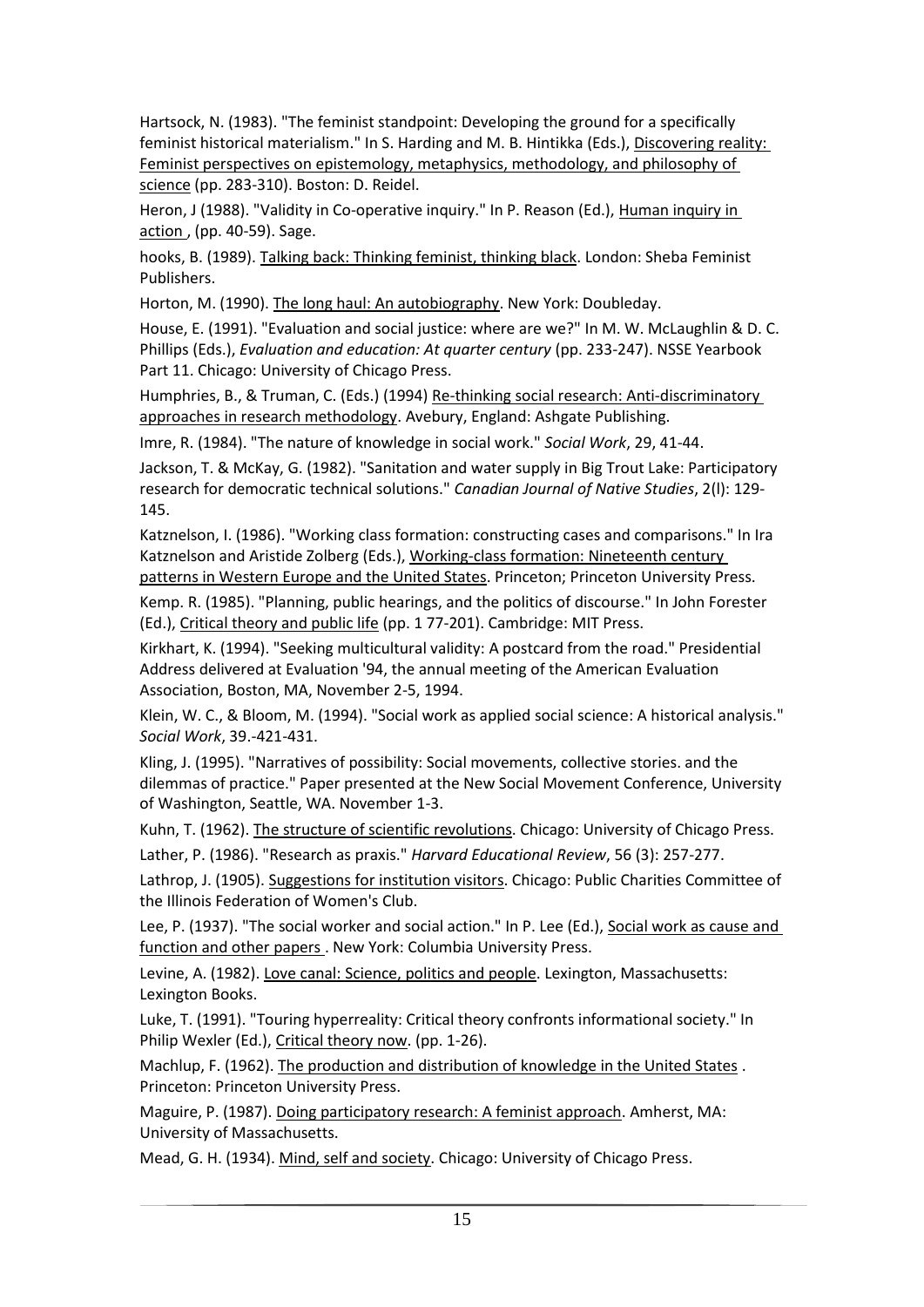Merrifield, J. (1989). "Putting the scientists in their place: participatory research in environmental and occupational health." Highlander Center Working Paper. New Market: TN: Highlander Center.

Messick, S. (1989). "Validity." In R. L. Linn (Ed.), Educational measurement (3rd ed.) (pp. 13- 103). New York: Macmillan.

\_\_\_\_\_\_\_\_\_. (1995). "Validity of psychological assessment." *American Psychologist*, 50 (9), 741749.

Mies, M. (1991). "Women's research or feminist research?: The debate surrounding feminist science and methodology." In M. Fonow and J. Cook (Eds.), Beyond methodology (pp. 60- 84). Bloomington, Ind.: Indiana University Press.

Namenwirth, M. (1986). "Science seen through a feminist prism." In Ruth Bleier (Ed.), Feminist approaches to science. New York: Pergamon.

Nelkin, D., & Brown, M. (1984). "Knowing about workplace risks: Workers speak out about the safety of their jobs." *Science for the People*, 16 (1):17-22.

Park, P. (I 993). "What is participatory research? A theoretical and methodological perspective." In P. Park, M. Brydon-Miller, B. Hall and T. Jackson (Eds.). Voices of change (pp. 1-19). Westport. Conn: Bergin & Garvey.

Polyani, M. (1958). Personal knowledge: Towards a post-critical philosophy. Chicago: University of Chicago.

Price, D. J. de S. (1963). Little science big science. New York: Columbia University Press.

Randall, R., & Southgate, J. (1981). "Doing dialogical research." In P. Reason and J. Rowan (Eds.), Human inquiry: A sourcebook of new paradigm research, (pp. 349-362). New York: John Wiley & Sons.

Reason & Rowan. (1981). "Issues of validity in new paradigm research." In P. Reason and John Rowan (Eds.), Human inquiry : A sourcebook of new paradigm research (pp. 239-250). New York: John Wiley & Sons.

Rosaldo, R. (1989). Culture and truth: The remaking of social analysis . Boston: Beacon Press.

Sarri, R. & Sarri, C. (1992). "Participatory action research in two communities in Bolivia and the United States." *International Social Work*, 35, 267-280.

Sheppard, L. (1993). "Evaluating test validity." *Review of Research in Education*, 19: 405-450.

Smith, J. K. (1990). "Alternative research paradigms and the problem of criteria." In Egon Guba (ELI.), The paradigm dialog (pp. 167-187). Sage.

Shor, I. (1992). Empowering education: Critical teaching for social change. Chicago: University of Chicago Press.

Stanley, L., & Wise, S. (1983). Breaking out: Feminist consciousness and feminist research. London: Routledge & Kegan Paul.

Tandon, R. (1981). "Participatory research in the empowerment of people." *Convergence*, 24 (3), 20-'-'9.

Tarrow, S. (1994). Power in movement: Social movements, collective action, and politics. New York: Cambridge, England: Cambridge University Press.

Taylor, C. (1987). "Interpretation and the sciences of man." In Paul Rabinow and M. Sullivan (Eds.). Interpretive social science: A reader. Berkeley: University of California Press.

Tyson, K. (1995). New foundations for scientific social and behavioral research. Boston: Allyn and Bacon.